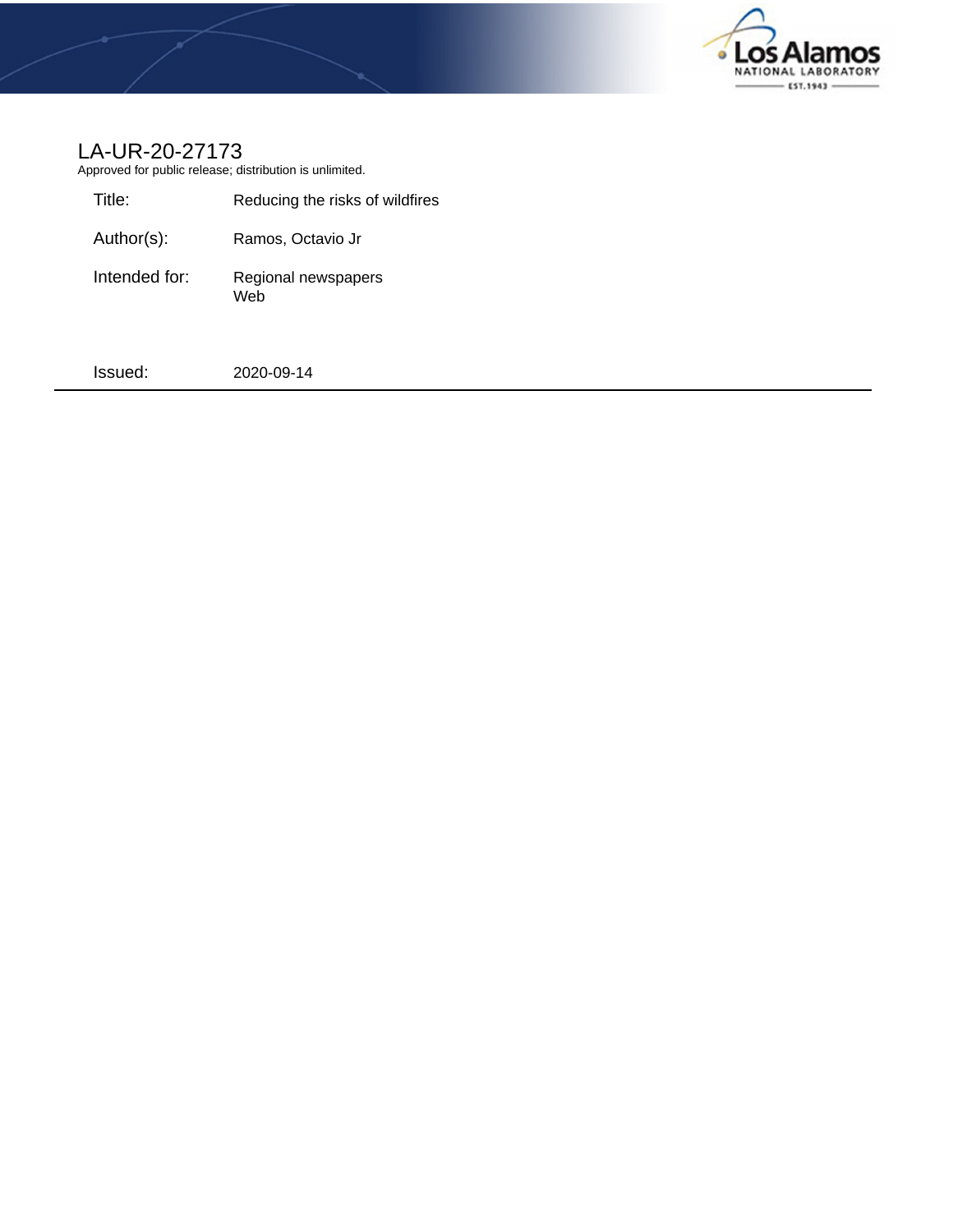#### **Disclaimer:**

Los Alamos National Laboratory, an affirmative action/equal opportunity employer, is operated by Triad National Security, LLC for the National Nuclear Security Administration of U.S. Department of Energy under contract 89233218CNA000001. By approving this article, the publisher recognizes that the U.S. Government retains nonexclusive, royalty-free license to publish or reproduce the published form of this contribution, or to allow others to do so, for U.S. Government purposes. Los Alamos National Laboratory requests that the publisher identify this article as work performed under the auspices of the U.S. Department of Energy. Los Alamos National Laboratory strongly supports academic freedom and a researcher's right to publish; as an institution, however, the Laboratory does not endorse the viewpoint of a publication or guarantee its technical correctness.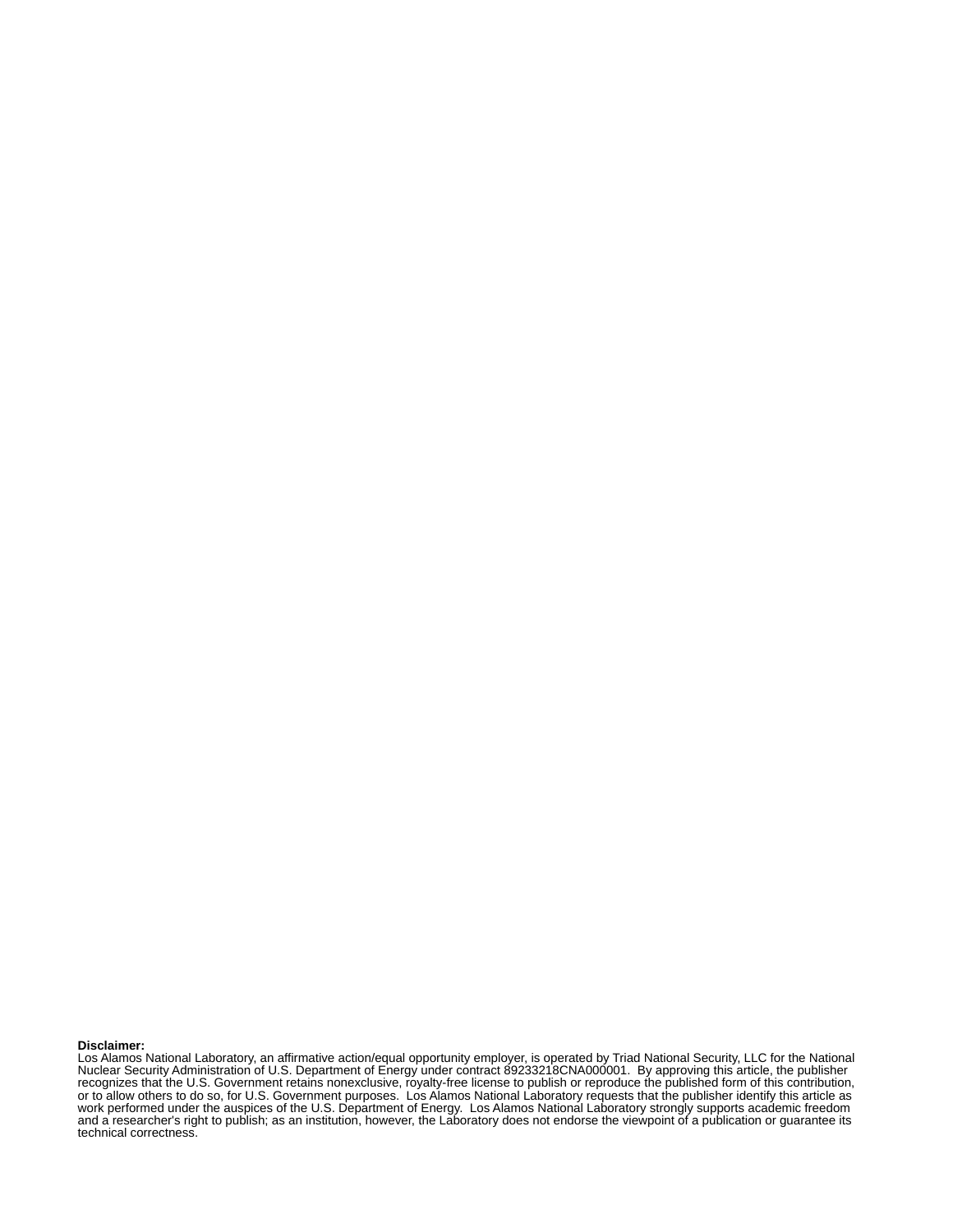#### **Reducing the risks of wildfires**

Anyone who has lived in New Mexico for at least a year realizes that the Land of Enchantment has six seasons. In addition to the four seasons everyone else has, we have a wildfire season, which typically comes during late spring and early summer. Wildfires sometimes even last through the monsoon season, when thunderstorms are lighter than usual.

Wildfires, it seems, are inevitable in Los Alamos and the surrounding communities that make up part of northern New Mexico. In recent history, the 2000 Cerro Grande Fire destroyed 150,000 acres (including 7,500 acres of Laboratory property) and 235 Los Alamos homes. In 2011, the Las Conchas Fire burned more than 156,000 acres and threatened Los Alamos and the Lab.

To minimize the chances of wildfires and to strengthen defenses against wildfires, the Laboratory every year carries out various fire-mitigation strategies throughout its 42 square miles.

"There's a lot that goes into fire mitigation," says Jim Jones, Project Manager for Fire Mitigation under the Associate Laboratory Directorate for Environment, Safety, Health, Quality, Safeguards, and Security. "It all starts with annual field assessments, where personnel go out to ascertain and rank the risks associated with potential wildfires around the Laboratory. These assessments then prioritize project work, which consists of everything from trimming trees near power lines to clearing roadsides of brush and undergrowth to the right-of-way fences. Ensuring roads are relatively free from growth gives the Los Alamos County Fire Department fire breaks, defensible places for firefighters to work from, should a wildfire ever break out."

**Pull Quote:** "The safety and protection of the Laboratory and the local community are always uppermost on my mind. Wildfires have caused significant damage to Los Alamos in years past, and any steps we can take and investments we can make to keep our community safer in the future are worthwhile."

– Michael Hazen, Associate Laboratory Director for Environment, Safety, Health, Quality, Safeguards, and Security

## **Bridging the gaps**

The finger-like mesas that make up Los Alamos mean deep, difficult-to-access canyons. The bulk of these steep canyons are lined with a mixed-conifer forest and dense brush. Within this foliage are dirt roads, which sometimes are cut through by arroyos or other uneven terrain. Such obstacles make it difficult for vehicles to get through, so Laboratory personnel have installed minimally invasive bridges in such places to ensure vehicles, particularly emergency vehicles, can navigate through these canyons.

"The original bridges were put in back in 2008, and they were put in because of fires like Cerro Grande and Las Conchas," explains Jones. "The damage caused by these fires meant there were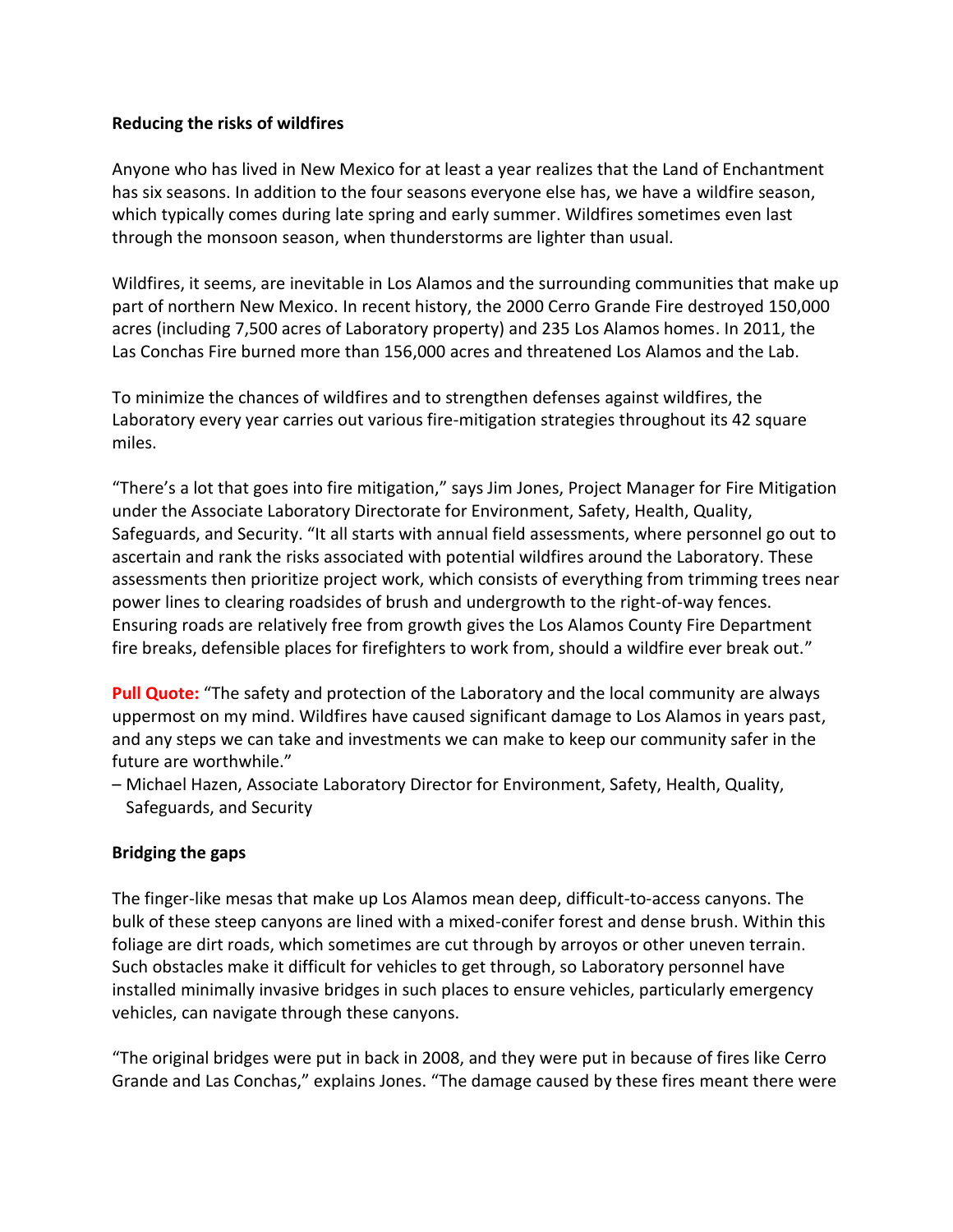fewer trees and brush to handle the rainfalls, and the flooding that resulted cut into the land, making it more uneven than before."

These bridges could handle firefighting engines carrying full loads of water with a maximum weight of 20 tons.

"Last summer, there were a couple of wildfires in Omega Canyon," says Jones. "In response, the fire department ran their new big tanker trucks into the canyon to put out those fires. Well, it turns out the new trucks, fully loaded, weighed more than the old bridges were rated for."

Despite the bridges holding, the Laboratory declared them compromised, so this spring Jones and his team replaced the old bridges with new ones. These new bridges can support a maximum weight of 30 tons. The old bridges were salvaged.

**Pull Quote:** "My greatest satisfaction is helping ensure the safety of the firefighters who defend us against these wildfires. By extension, it's really gratifying that what we do contributes to the safety of Los Alamos, White Rock and surrounding communities." – Jim Jones, Project Manager for Fire Mitigation

## **Nature gives; humanity gains**

Last summer, torrential rains were followed by an intense wind event that took down many green trees in Los Alamos. Many of these trees were 40 to 50 feet tall and 18 to 22 inches in diameter. Although typically sturdy, these trees were easily blown over because the ground was so saturated with moisture. The bulk of fallen trees were found along West Jemez Road, from the Department of Energy Building all the way out to the edge of New Mexico State Road 4.

"About 2,500 trees were knocked down on Laboratory property," says Jones. "We decided to use Institutional Program dollars to take about 1,500 trees out of there. I had a contract with the Jemez Pueblo's Department of Natural Resources, and they had personnel come in and cut up the timber and haul it out. The Pueblo was then able to use the timber in its sawmill for construction and other lumber."

The remaining trees, deemed as not usable for lumber, were taken to TA-16. "That's where Michael Hazen and Communication and Public Affairs Division Leader Patrick Worhrle come into the picture," notes Jones.

"With in-house craft support and internal Laboratory resources, we provided 150 cords of much-needed wood to local pueblos," Hazen picks up the story. "Anytime we can benefit our neighbors and protect the environment, it's a big win for all."

"We're planning to do the same thing this year," says Jones. "I received funding from the weapons program to clear out fallen trees in some areas behind the fence. I reached out to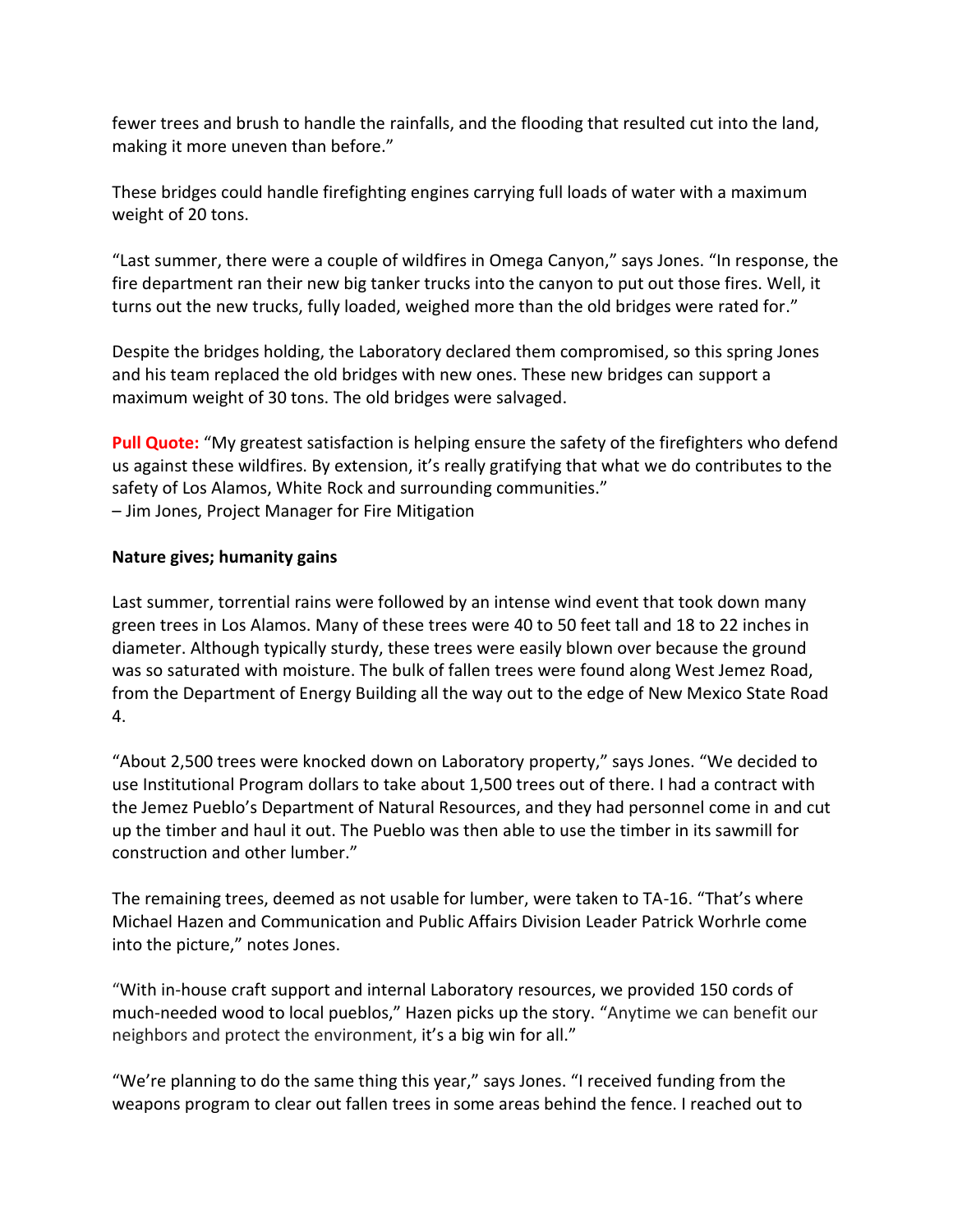Patrick Worhrle, who agreed to help out—looks like we may have even more firewood available than we did last year for our neighboring Pueblo communities"

```
###
```